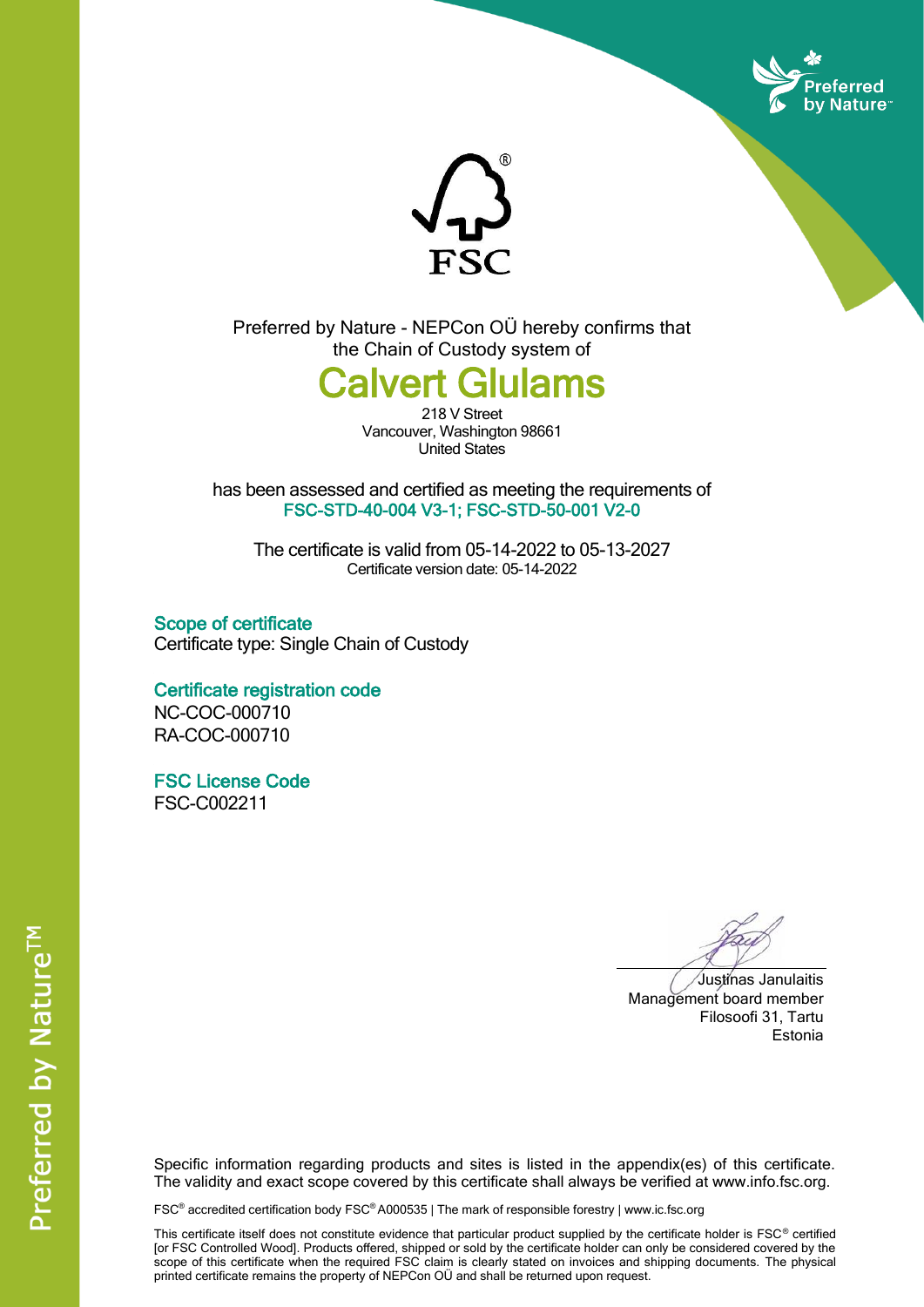

## Annex A: Scope of Calvert Glulams FSC® Chain of Custody Certificate NC-COC-000710 RA-COC-000710

| <b>Product Type</b> | <b>Trade Name</b> | <b>Output FSC Claims</b> |  |
|---------------------|-------------------|--------------------------|--|
| W9.6                | Glulam Beams      | FSC 100%; FSC Mix        |  |

This certificate itself does not constitute evidence that particular product supplied by the certificate holder is FSC® certified [or FSC Controlled Wood]. Products offered, shipped or sold by the certificate holder can only be considered covered by the scope of this certificate when the required FSC claim is clearly stated on invoices and shipping documents. The physical printed certificate remains the property of NEPCon OÜ and shall be returned upon request.